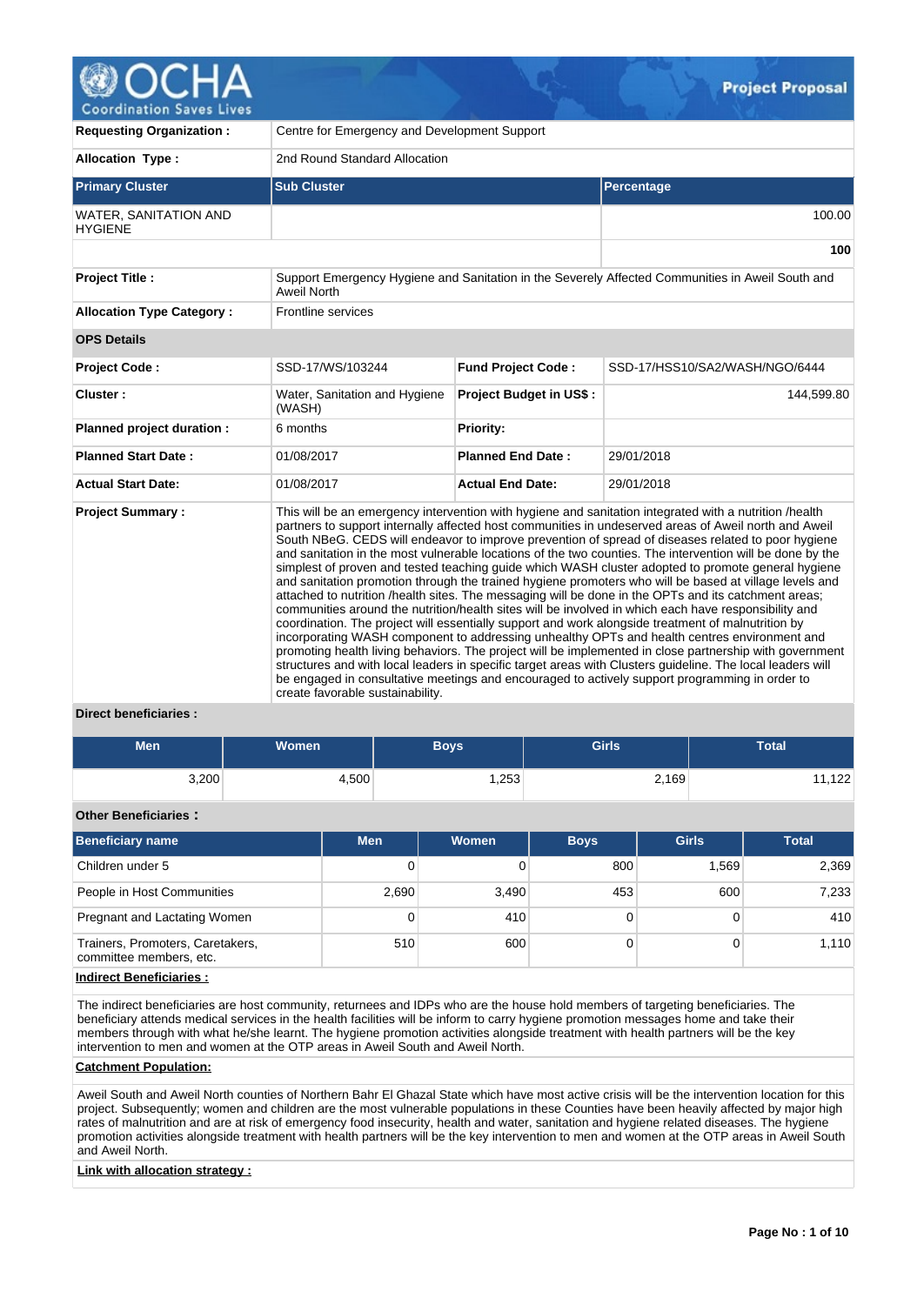Aweil North County and Aweil South County fall within those counties with high GAM rates and IPC phase 4 where thousands malnourished children are undergoing nutrition treatment. Women and Children are the most vulnerable populations in these Counties have been heavily affected by major high rates of malnutrition and are at risk of emergency food insecurity, water, sanitation and hygiene related diseases.

### **Sub-Grants to Implementing Partners :**

| <b>Partner Name</b> | <b>Partner Type</b> | <b>Budget in US\$</b> |
|---------------------|---------------------|-----------------------|
|                     |                     |                       |
| .<br>.              |                     |                       |

# **Other funding secured for the same project (to date) :**

| <b>Other Funding Source</b> | <b>Other Funding Amount</b> |
|-----------------------------|-----------------------------|
|                             |                             |

### **Organization focal point :**

| <b>Name</b>          | <b>Title</b>         | Email                               | <b>Phone</b> |
|----------------------|----------------------|-------------------------------------|--------------|
| <b>Gabriel Thiep</b> | WASH Program Manager | nbegwashclusterfocalpoint@gmail.com | 0954026296   |
| David Ayaga          | Executive Director   | agency.awoda@gmail.com              | 0955808111   |
| <b>BACKGROUND</b>    |                      |                                     |              |

### **1. Humanitarian context analysis**

Recurrent fighting in Raga and food cries declared in South Sudan have led to displacement of host people as some became an IDPs and others moved to safe places in neighboring counties like Sudan. Many of the IDPs have settled in areas close to the boarder in Aweil North, others integrated into the community while others moved further South in the neighboring Northern Bahr Ghazal counties. This has created a burden to Northern Bahr El Ghazal state which has led to high manifestations of malnutrition, illnesses and deaths. Malnutrition has become chronic and cyclic, usually reaching peak rates in the pre- harvest periods, lower in the post harvest period but always exceeding the threshold for emergence intervention. One of contributing factors has been an increasing pressure on the already limited water and sanitation infrastructure and poor hygiene practices.

Communities have low access to safe water and sanitation at rates of 41% and 14% respectively; with poor operation and maintenance of safe WASH facilities which exposes them to the risk of diarrheal, malaria, Acute Respiratory Infection (ARI) all of which are among the main causes of child mortality. The other contributing factors have been; poor food insecurity due to low agricultural productivity, devaluation of the South Sudanese Pounds and inadequate supplies in the market and suboptimal IYCF practices. The recent SMART surveys conducted in the two counties showed very high malnutrition rates both above the emergency thresholds. The pre-harvest SMART survey conducted in March 2016 in Aweil South, showed a Global Acute Malnutrition (GAM) rate of 27.3% (22.6 – 32.5CI) and a Severe Acute Malnutrition (SAM) rate of 6.7% (4.4 – 10.1CI) while the one conducted in August 2016 in Aweil North revealed a GAM 28.1% (22.9 – 33.9CI) and a SAM of 9% (6.7 – 12.2CI).

The high rates of malnutrition in the region have always been approached with inadequate sense of an integrated approach. Malnourished children recover after treatment in nutrition treatment sites but later return as their homesteads are not able support living environmental needs. They soon consequently return to feeding centres again and again with multiple diseases related to water, hygiene and sanitation. CEDS will focus on addressing this by training community hygiene promoters, who will conduct intensive hygiene promotion activities and support the community awareness and understanding of the importance of latrine use, hand washing and community care for the latrines. The Hygiene Promoters will be station in OTPs to discuss with visiting patients these four Key messages:

- Promote the use of latrine to eliminate open defecation.

- Wash hands with soap or ash (encourage proper use of ash or soap.
- Promote clean and safe water storage.
- Distribution of WASH NFI

#### **2. Needs assessment**

SMART Nutrition assessments conducted in the two counties revealed high rates of malnutrition exceeding the threshold for emergency intervention. These high rates have persisted over the years creating a cycle of acute and chronic malnutrition. Public health workers have always stressed that an integrated approach will be the way forward to addressing issues of malnutrition. Further still, the IPC states that; Even though no county has been classified under famine (Phase 5) in this IPC update, the situation continues to be very critical. There is a possibility of continued armed conflict, limiting access of the population to humanitarian assistance and food shortages associated with seasonality. In Northern Bahr El Ghazal state, the IPC assessment team found that humanitarian organizations had lessened the risk ''Given the extremely low practices of hygiene and sanitation e.g. it is estimated open defecation is practiced by over 99% of the population both in urban and rural areas, hygiene practices are quite low. The overstretching of current humanitarian resources and capabilities during the projected worsening of WASH is a distinct possibility, raising the risk of an insufficient response to further deterioration. Diarrhea is also a leading cause of under nutrition in under 5 age group and one-third to one-half of all child mortality cases are linked to under nutrition and unhygienic practices'' This situation resulted in children and their caregivers (if any) not having access to sanitation and water facilities constrained to use them because the facilities due to a number of reasons (a) there is no community system to support the facilities, (b) sanitation tends to be looked down upon and relegated as lesser need. However, there is a sufficient to build a numbers of latrines for to address this situation. The wider practice of open defecation, sub- consequence is practice contributes to poor hygiene and sanitation presents a major threat to the health of the others. In addition to the problem of low and lack of Sanitation and Hygiene has endangered the spread of diseases. CEDS will train good hygiene and sanitation promoters who will conduct intensive hygiene promotion activities and assure community awareness and understanding of the importance of latrine use, hand washing and community care for the latrines (based on the WASH Cluster strategy for non-camp settings) put in practice. Rehabilitation of bore-holes will be included as part of community support to safety and cleaning drinking water as mother of malnourished children attend medical services.

### **3. Description Of Beneficiaries**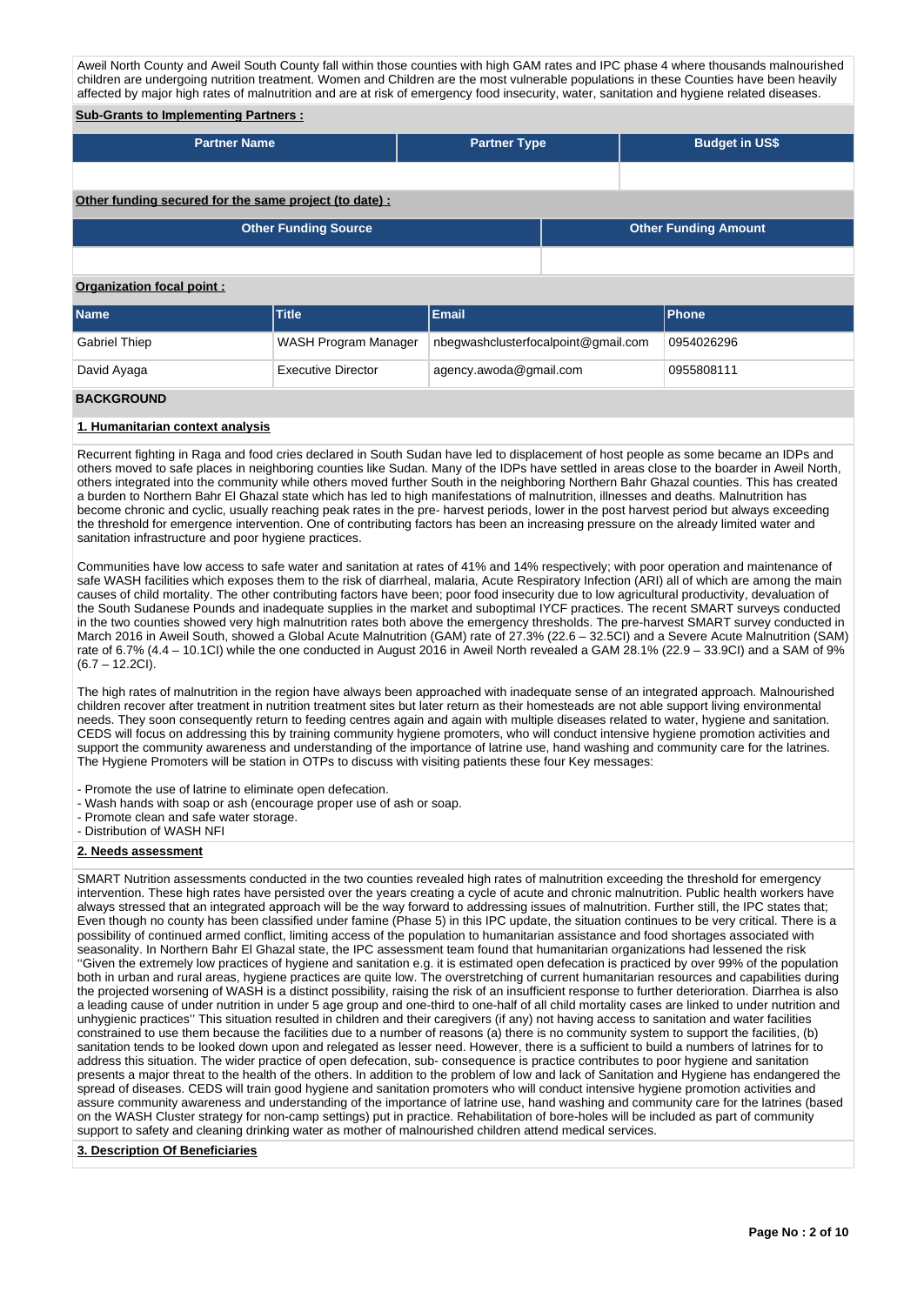The project will target both the host and Internally Displaced Persons (IDPs) in the most undeserved locations of the selected counties. People attending health and nutrition services either as patients or caretakers of sick and or malnourished children will be the primary targets however the entire vulnerable villages' catchment will be reached. These will be reached through household visits of discharge patients. The beneficiaries of the messaging will be men, women and children.

### **4. Grant Request Justification**

CEDS is national NGO base in Northern Bahr Ghazal with experience in implementing WASH projects in all counties of the state for over 6 years. The organization also boosts of local knowledge of proposed counties, plenty of links with other agencies and knowledge of the indigenous people to call on while implementing this project. CEDS is currently supporting NBeG state to implement the WASH project in Aweil West and Aweil South counties of the state ensuring improved coverage of WASH services for the marginalized and underserved areas. The current projects are implemented in a similar approach in an integrated manner suited to collectively address both the immediate and underlying causes of malnutrition with CEDS supporting the later. In Aweil South CEDS is coordinating with International Rescue Committee (IRC) who is the county's nutrition partners and in Aweil West Concern Worldwide and Malaria Consortium who too are the nutrition partners in Aweil West.

CEDS has got the capacity and comprehension to successfully engage, mobilize and organize communities throughout Northern Bahr el Ghazal in improving community relations and health living. CEDS' hygiene promoters have acquired cumulative training on Integrated Packages (CMAM and Health, Food security and WASH Services delivery), distribution of WASH supplies, institutional Latrine improvement through construction, counseling to pregnant and lactating women, awareness of safe storage of drinking water, safe disposal of feces, and food hygiene.

#### **5. Complementarity**

The project will compliment and support health and nutrition projects already existing in the two counties. In Aweil South where CEDS already works, the project will seek to build on its recent successes and experiences and be a part of an integrated approach to programming in Aweil South. In Aweil North the project will compliment with a health and nutrition partner. The WASH project is expected to contribute and address the preventive and or underlying causes of malnourishment and thus reduce morbidities and mortality. In greater NBeG CEDS is the core-pipe line supplies manager for Lol, Aweil East and Aweil with UNICEF PCA and WASH Cluster Sub-national coordination body. CEDS is also implementing many projects in various locations i.e. health program, food security program and church and community mobilization-CCMP. This working relation will ensure positive working partnership to implement integrated WASH activities with experience in successfully engaging and mobilizing communities throughout Northern Bahr el Ghazal for the promotion of improve community relations and health promotion. CEDS management is acquainted with local geographical, political, and socio-economic and security situation of the counties.

#### **LOGICAL FRAMEWORK**

#### **Overall project objective**

Increase access to sustainable, safe water and sanitation for poor and vulnerable communities, reducing the prevalence of WASH-related diseases, including diarrheal diseases, through the promotion of personal hygiene and environmental practices protection.

### **WATER, SANITATION AND HYGIENE**

| <b>Cluster objectives</b>                                                                                                                                                     | <b>Strategic Response Plan (SRP) objectives</b>                                                      | <b>Percentage of activities</b> |
|-------------------------------------------------------------------------------------------------------------------------------------------------------------------------------|------------------------------------------------------------------------------------------------------|---------------------------------|
| Sustain access to water, sanitation and<br>hygiene promotion services for vulnerable<br>population affected by conflict, disease<br>outbreaks, acute malnutrition and floods. | SO1: Save lives and alleviate the suffering of<br>those most in need of assistance and<br>protection | 100                             |

**Contribution to Cluster/Sector Objectives :** To reduced the risk of WASH-related diseases, or negative impacts on nutritional status, through access to improved sanitation, hygienic practices, hygiene promotion and delivery of hygiene products and services on a sustainable and equitable basis.

#### **Outcome 1**

Improved access to and use of sustainable sources of safe water in target OTPs and communities catchment areas

#### **Output 1.1**

#### **Description**

Water points (bore holes) rehabilitated in OTPs or community catchment areas

### **Assumptions & Risks**

Low rainfall does not limit overall water supply

### **Indicators**

|                                                                                                               |                                         |                                                               |            | <b>End cycle beneficiaries</b> |  |  |               |  |  |  |
|---------------------------------------------------------------------------------------------------------------|-----------------------------------------|---------------------------------------------------------------|------------|--------------------------------|--|--|---------------|--|--|--|
| Code                                                                                                          | <b>Cluster</b>                          | <b>Indicator</b>                                              | <b>Men</b> | Women Boys Girls               |  |  | <b>Target</b> |  |  |  |
| Indicator 1.1.1                                                                                               | <b>WATER, SANITATION</b><br>AND HYGIENE | [Frontline] Number of water points/boreholes<br>rehabilitated |            |                                |  |  | 20            |  |  |  |
| <b>Means of Verification:</b> Community Facility Inspection field report and photo of Bore holes rehabilitate |                                         |                                                               |            |                                |  |  |               |  |  |  |

### **Activities**

### **Activity 1.1.1**

Rehabilitate and equipped 20 critical broken boreholes in the target location.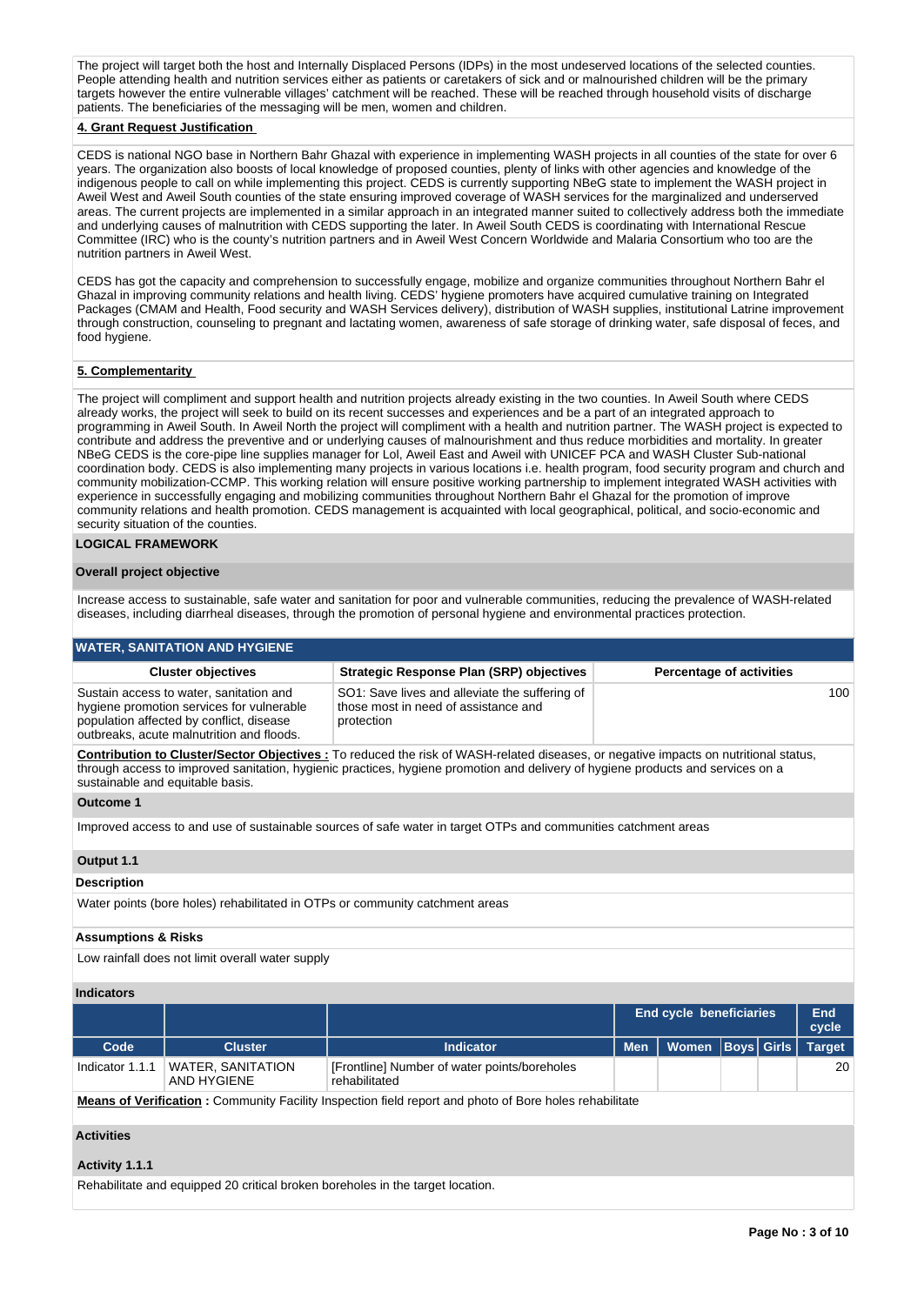# **Activity 1.1.2**

Consultative and site mobilization meetings with counties authorities and community leaders in NBeG

### **Activity 1.1.3**

Rehabilitation materials acquisition and transportation to the sites.

### **Outcome 2**

Improved access to and use of sustainable sources of safe water in target OTPs and communities catchment areas

# **Output 2.1**

### **Description**

Community management of water points is improved.

### **Assumptions & Risks**

No major disputes or conflicts within the community

### **Indicators**

|                                                                                    |                                         |                                                                                                           | <b>End cycle beneficiaries</b> |              |                   |      | <b>End</b><br>cycle |
|------------------------------------------------------------------------------------|-----------------------------------------|-----------------------------------------------------------------------------------------------------------|--------------------------------|--------------|-------------------|------|---------------------|
| Code                                                                               | <b>Cluster</b>                          | <b>Indicator</b>                                                                                          | <b>Men</b>                     | <b>Women</b> | <b>Boys</b> Girls |      | <b>Target</b>       |
| Indicator 2.1.1                                                                    | <b>WATER, SANITATION</b><br>AND HYGIENE | [Frontline] Number of people provided with<br>sustained access to safe water supply [SPHERE]<br>Standard] | 3,512                          | 3,722        | 1,99              | 1,89 | 11.122              |
|                                                                                    |                                         | <b>Means of Verification:</b> Assessment of functionality and photos of physical rehabilitated            |                                |              |                   |      |                     |
| <b>Activities</b>                                                                  |                                         |                                                                                                           |                                |              |                   |      |                     |
| Activity 2.1.1                                                                     |                                         |                                                                                                           |                                |              |                   |      |                     |
| Reestablishing and train 20 groups Water Users committee -WUC in the target areas. |                                         |                                                                                                           |                                |              |                   |      |                     |

# **Activity 2.1.2**

Consultative and site mobilization meetings with counties authorities and community leaders in NBeG

# **Outcome 3**

Enhanced practice of safe hygiene and sanitation in the OTP sites and communities surrounding

# **Output 3.1**

# **Description**

Community knowledge increased on safe hygiene & sanitation pracices

### **Assumptions & Risks**

Cultural practices (unknown to project team) do not go against practices promoted

# **Indicators**

|                                                                                       |                                  |                                                                                                          |       | End cycle beneficiaries |      |      |               |  |
|---------------------------------------------------------------------------------------|----------------------------------|----------------------------------------------------------------------------------------------------------|-------|-------------------------|------|------|---------------|--|
| Code                                                                                  | <b>Cluster</b>                   | <b>Men</b><br><b>Indicator</b>                                                                           |       | Women   Boys   Girls    |      |      | <b>Target</b> |  |
| Indicator 3.1.1                                                                       | WATER, SANITATION<br>AND HYGIENE | [Frontline] Number of people reached through<br>direct and participatory hygiene promotion<br>activities | 3.512 | 3.722                   | ∣.99 | 1.89 | 11.122        |  |
| Means of Verification : Key informant interviews with beneficiaries and field reports |                                  |                                                                                                          |       |                         |      |      |               |  |

**Means of Verification :** Key informant interviews with beneficiaries and field reports

# **Activities**

# **Activity 3.1.1**

80 hygiene promoters to conduct Communities awareness/mobilization creation on hygiene and sanitation.

# **Outcome 4**

Targeted population will have improved knowledge of hygienic behaviors and access to WASH NFI supplies and that results in the reduction of hygiene related diseases

# **Output 4.1**

# **Description**

11122 target population receive WASH NFIs (soap, aqua tabs, collapsible jerry canes, bucket with tap and bucket without tap)

# **Assumptions & Risks**

Security situation allows the implementation of activities as predicted Political party pressures project to leave the area Timely delivery of the WASH NFIs to the state

#### **Indicators**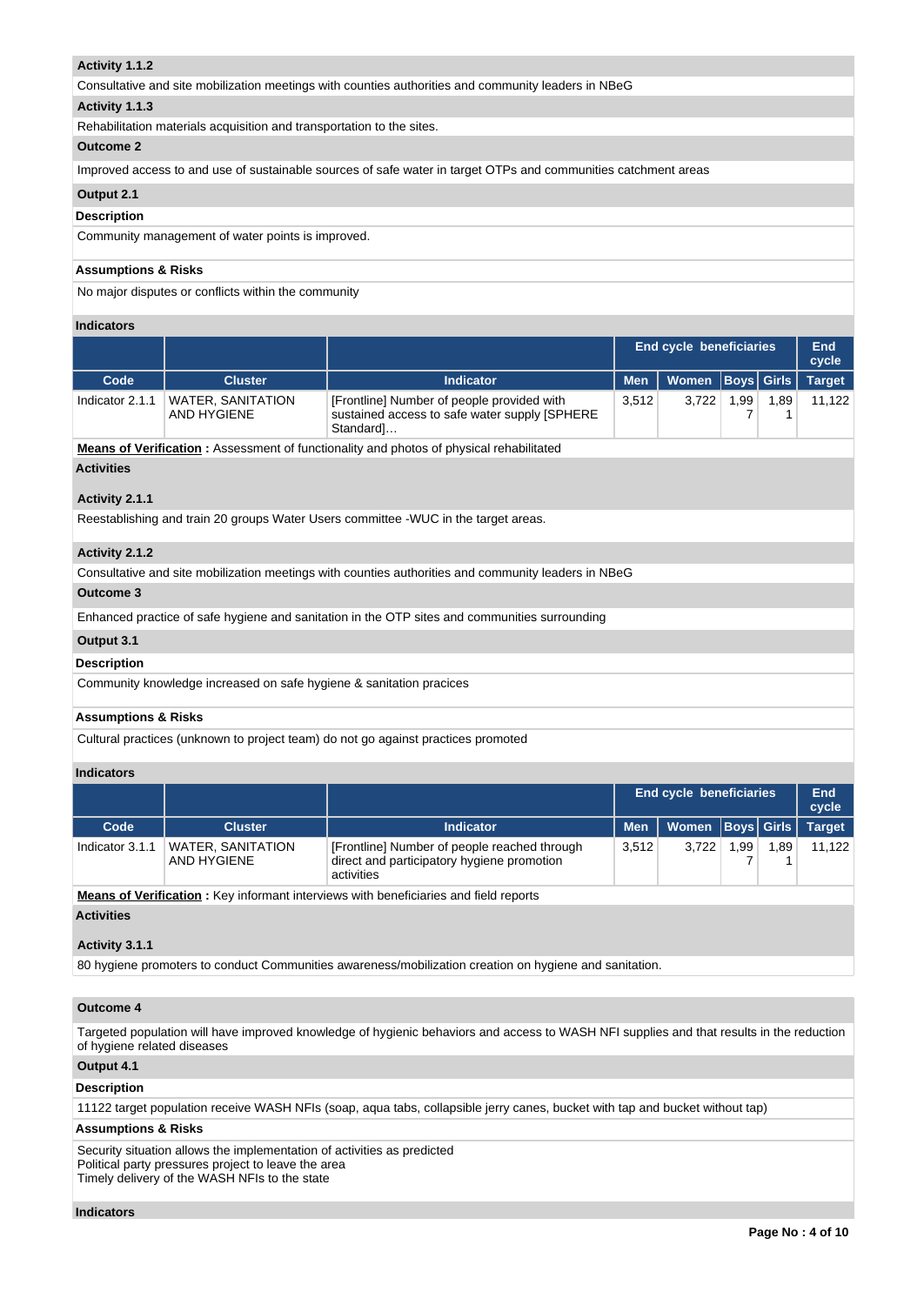|                                                                                                                                                    |                                                                                      |                                                                                                                                     | <b>End cycle beneficiaries</b> | <b>End</b><br>cycle            |                   |                   |               |  |  |
|----------------------------------------------------------------------------------------------------------------------------------------------------|--------------------------------------------------------------------------------------|-------------------------------------------------------------------------------------------------------------------------------------|--------------------------------|--------------------------------|-------------------|-------------------|---------------|--|--|
| Code                                                                                                                                               | <b>Cluster</b>                                                                       | <b>Indicator</b>                                                                                                                    | <b>Men</b>                     | Women                          |                   | <b>Boys</b> Girls | <b>Target</b> |  |  |
| Indicator 4.1.1                                                                                                                                    | <b>WATER, SANITATION</b><br><b>AND HYGIENE</b>                                       | [Frontline] Number of people reached with WASH<br>NFI distribution                                                                  | 3,512                          | 3.722                          | 1,99<br>7         | 1,89<br>1         | 11,122        |  |  |
| <b>Means of Verification:</b> Hygiene Promotion Campaign schedules.<br>Attendance of receivers and<br>Weekly and monthly Hygiene Promotion reports |                                                                                      |                                                                                                                                     |                                |                                |                   |                   |               |  |  |
| <b>Activities</b>                                                                                                                                  |                                                                                      |                                                                                                                                     |                                |                                |                   |                   |               |  |  |
| Activity 4.1.1                                                                                                                                     |                                                                                      |                                                                                                                                     |                                |                                |                   |                   |               |  |  |
|                                                                                                                                                    |                                                                                      | Distribution of WASH NFIs (soap, agua tabs, collapsible jerry canes, bucket with tap and bucket without tap)                        |                                |                                |                   |                   |               |  |  |
| Activity 4.1.2                                                                                                                                     |                                                                                      |                                                                                                                                     |                                |                                |                   |                   |               |  |  |
|                                                                                                                                                    | hygiene promoters in Aweil North and Aweil South.                                    | Consultative and site mobilization meetings with counties authorities and community leaders to lay down the recruitment process for |                                |                                |                   |                   |               |  |  |
| <b>Outcome 5</b>                                                                                                                                   |                                                                                      |                                                                                                                                     |                                |                                |                   |                   |               |  |  |
|                                                                                                                                                    | Better and improved sanitation practices by the attendees of OTP centres             |                                                                                                                                     |                                |                                |                   |                   |               |  |  |
| Output 5.1                                                                                                                                         |                                                                                      |                                                                                                                                     |                                |                                |                   |                   |               |  |  |
| <b>Description</b>                                                                                                                                 |                                                                                      |                                                                                                                                     |                                |                                |                   |                   |               |  |  |
|                                                                                                                                                    |                                                                                      | 40 OTP site locations received hygiene messages through hygiene promotion or campaigns.                                             |                                |                                |                   |                   |               |  |  |
| <b>Assumptions &amp; Risks</b>                                                                                                                     |                                                                                      |                                                                                                                                     |                                |                                |                   |                   |               |  |  |
| Security situation is stable                                                                                                                       | Hygiene Promotion Campaign schedules<br>Weekly and monthly Hygiene Promotion reports |                                                                                                                                     |                                |                                |                   |                   |               |  |  |
| <b>Indicators</b>                                                                                                                                  |                                                                                      |                                                                                                                                     |                                |                                |                   |                   |               |  |  |
|                                                                                                                                                    |                                                                                      |                                                                                                                                     |                                | <b>End cycle beneficiaries</b> |                   |                   | End<br>cycle  |  |  |
| Code                                                                                                                                               | <b>Cluster</b>                                                                       | <b>Indicator</b>                                                                                                                    | <b>Men</b>                     | Women                          | <b>Boys</b> Girls |                   | <b>Target</b> |  |  |
| Indicator 5.1.1                                                                                                                                    | <b>WATER, SANITATION</b><br><b>AND HYGIENE</b>                                       | [Frontline] Number of community based hygiene<br>promoters trained                                                                  | 40                             | 40                             |                   |                   | 80            |  |  |
|                                                                                                                                                    |                                                                                      | <b>Means of Verification:</b> Weekly and monthly Hygiene Promotion reports and Hygiene Promotion Campaign schedules                 |                                |                                |                   |                   |               |  |  |
| <b>Activities</b>                                                                                                                                  |                                                                                      |                                                                                                                                     |                                |                                |                   |                   |               |  |  |
| Activity 5.1.1                                                                                                                                     |                                                                                      |                                                                                                                                     |                                |                                |                   |                   |               |  |  |
|                                                                                                                                                    | training of 80 community hygiene promoters in 40 OTP locations.                      |                                                                                                                                     |                                |                                |                   |                   |               |  |  |
| Activity 5.1.2                                                                                                                                     |                                                                                      |                                                                                                                                     |                                |                                |                   |                   |               |  |  |
|                                                                                                                                                    | The training materials are mobilize in time for easy training                        |                                                                                                                                     |                                |                                |                   |                   |               |  |  |
|                                                                                                                                                    |                                                                                      |                                                                                                                                     |                                |                                |                   |                   |               |  |  |

# **Additional Targets :**

# **M & R**

### **Monitoring & Reporting plan**

An in depth logical framework and monitoring matrix will be used to monitor the project with the matrix updated regularly. Simple tracking tools will be used to obtain information/data as required by the proposal.The data will then will be entered into a simple data base in readiness for reporting. Hygiene promoters will receive continued trainings and or mentoring on their work and use of reporting templates. The reporting template will capture work done on a daily basis but reporting by the hygiene promoters will be done on a weekly basis. The weekly reports will be collected by the WASH assistants whose role is to provide routine support supervision and mentoring to the hygiene promoters. The weekly reports will be crossed checked by the WASH officer who will then enter the data into a data base. The data base will be sent to the WASH coordinator and then to the Director for checking and then reporting. The WASH officer, will monitor and support the WASH assistants in their field work. The WASH officer will be monitored and supported by WASH Coordinator. CEDS will send out monthly reports as required to the WASH cluster.

CEDS has also got an M&E officer who will manage a monitoring matrix. The M&E officer will update the project staff on progress to ensure to that all the indicators are met. To ensure effective implementation of the project, an orientation session at project start will be done covering the program Logical Framework, detailed implementation plan, M&E indicators and data collection processes, performance targets, and key data collection tools.

# **Workplan**

| Activitydescription                                                                               | Year |  |  |  |  |              | 123456789101112 |  |
|---------------------------------------------------------------------------------------------------|------|--|--|--|--|--------------|-----------------|--|
| Activity 1.1.1: Rehabilitate and equipped 20 critical broken boreholes in the target<br>location. | 2017 |  |  |  |  | $\checkmark$ |                 |  |
|                                                                                                   | 2018 |  |  |  |  |              |                 |  |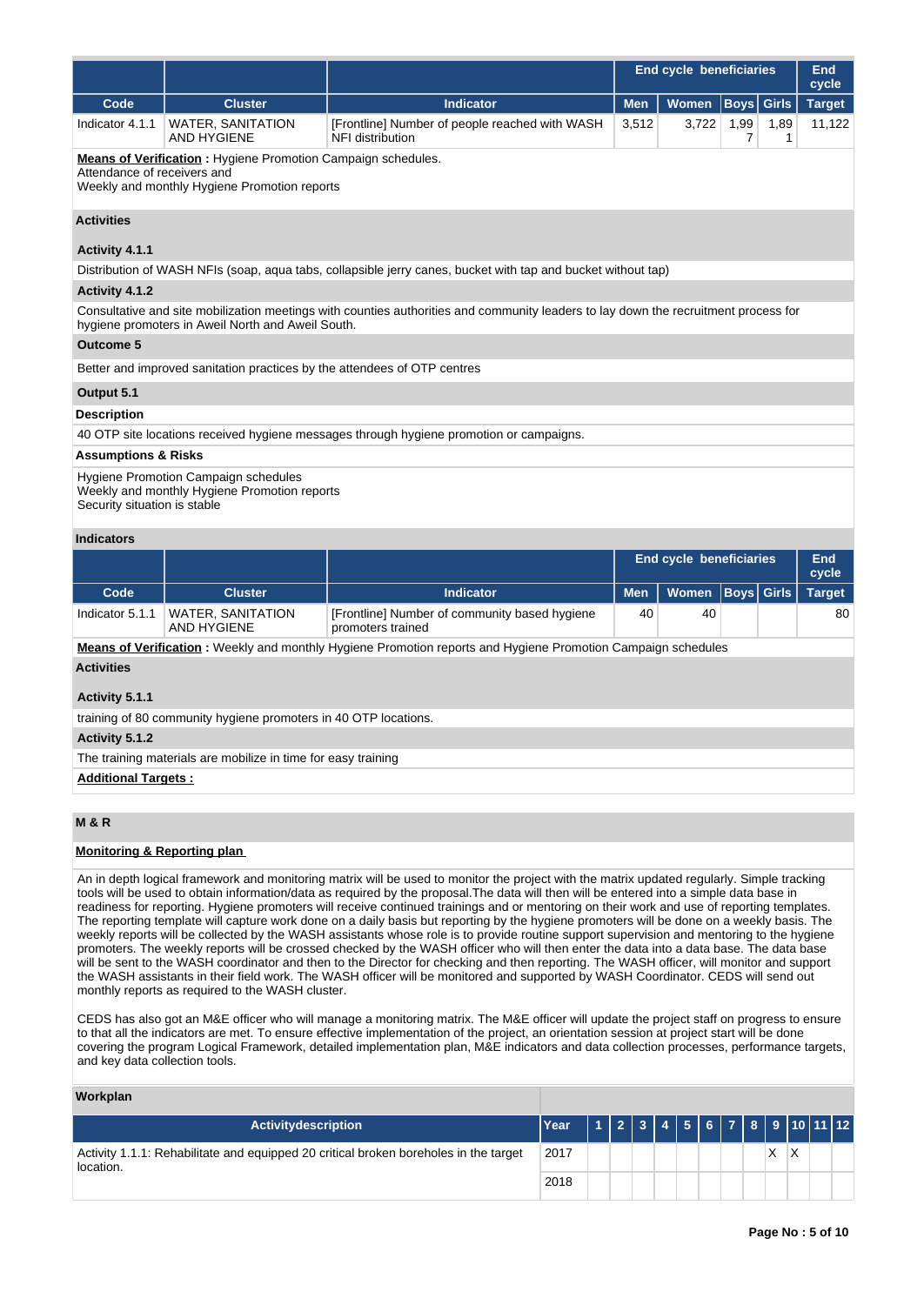| Activity 1.1.2: Consultative and site mobilization meetings with counties authorities<br>and community leaders in NBeG                                                                                      |      |   |  |  | X              |              |          |              |              |
|-------------------------------------------------------------------------------------------------------------------------------------------------------------------------------------------------------------|------|---|--|--|----------------|--------------|----------|--------------|--------------|
|                                                                                                                                                                                                             | 2018 |   |  |  |                |              |          |              |              |
| Activity 1.1.3: Rehabilitation materials acquisition and transportation to the sites.                                                                                                                       | 2017 |   |  |  | X              |              |          |              |              |
|                                                                                                                                                                                                             | 2018 |   |  |  |                |              |          |              |              |
| Activity 2.1.1: Reestablishing and train 20 groups Water Users committee - WUC in<br>the target areas.                                                                                                      |      |   |  |  |                | $\mathsf{x}$ | <b>X</b> |              |              |
|                                                                                                                                                                                                             | 2018 |   |  |  |                |              |          |              |              |
| Activity 2.1.2: Consultative and site mobilization meetings with counties authorities<br>and community leaders in NBeG                                                                                      |      |   |  |  | X              |              |          |              |              |
|                                                                                                                                                                                                             | 2018 |   |  |  |                |              |          |              |              |
| Activity 3.1.1: 80 hygiene promoters to conduct Communities<br>awareness/mobilization creation on hygiene and sanitation.                                                                                   |      |   |  |  | $\mathsf{X}^-$ | X.           |          | $X \times X$ |              |
|                                                                                                                                                                                                             |      | X |  |  |                |              |          |              |              |
| Activity 4.1.1: Distribution of WASH NFIs (soap, agua tabs, collapsible jerry canes,<br>bucket with tap and bucket without tap)                                                                             |      |   |  |  |                | $\times$     | ΙX.      | $\mathsf{X}$ | $\mathsf{X}$ |
|                                                                                                                                                                                                             |      | X |  |  |                |              |          |              |              |
| Activity 4.1.2: Consultative and site mobilization meetings with counties authorities<br>and community leaders to lay down the recruitment process for hygiene promoters<br>in Aweil North and Aweil South. |      |   |  |  | X              |              |          |              |              |
|                                                                                                                                                                                                             |      |   |  |  |                |              |          |              |              |
| Activity 5.1.1: training of 80 community hygiene promoters in 40 OTP locations.                                                                                                                             |      |   |  |  |                | X            |          |              |              |
|                                                                                                                                                                                                             |      |   |  |  |                |              |          |              |              |
| Activity 5.1.2: The training materials are mobilize in time for easy training<br>2017                                                                                                                       |      |   |  |  | X              |              |          |              |              |
|                                                                                                                                                                                                             | 2018 |   |  |  |                |              |          |              |              |

# **OTHER INFO**

### **Accountability to Affected Populations**

Beneficiary accountability is one of CEDS's fundamental values. All staff upon recruitment are told about fundamental values and then refreshed during routine information sharing workshops. Beneficiary accountability among other fundamentals values is always emphasized. The current CEDS's staff has been trained in receiving and documenting community feedback. There is a follow up mechanism on complaints received with clear steps until feedback is provided. The targeted population will be involved in project start up in order to agree on the deliverables and benchmarks. This will also involve community leaders, coordinating bodies both government and NGOs in order to understand their contribution. CEDS being the cluster lead and an always present implementer of WASH services in the state, has established good relationships and built trust among the targeted communities. In addition and in both counties the hygiene promoters will come from the same communities with the beneficiaries, this will allow easy receiving of feedback from beneficiaries.

### **Implementation Plan**

CEDS is the WASH cluster lead for Northern Bahr Ghazal state and over the years, has been implementing WASH projects in the location. And over the years, CEDS has gained invaluable experience dealing with local communities and working with hygiene promoters. The project will target 40 OTP/health catchment sites in the two counties. Each OTP/catchment sites location will have 2 hygiene promoters who will be responsible for hygiene promotion activities at the OTP/health site and the villages within the radius of coverage. At the start of programming, CEDS will engage state government, community leaders, health's administrations, local authorities and development partners into consultative meetings that will ensure key stakeholders understand and therefore support the project. CEDS will also aim to work very closely with these stakeholders. The program will be managed at the field level by the WASH Officer and assistant field officers to supervise field hygiene promotion activities. A WASH technical team will be deployed by CEDS to carry out routine rehabilitation and construction worker. 20 groups of water users committees (volunteers) will be re-established and trained. The 40 OTP sites, will act as central point for distribution of the WASH non food items (soap, aqua tabs, collapsible jerry canes, bucket with tap and bucket without tap) for hygiene promotion. These will be distributed by hygiene promoters and supported by WASH assistants.

CEDS who have a sub-national cluster coordinator will conduct WASH monthly cluster meetings, and share monthly reports of its activities through the WASH cluster reporting systems. In addition to this, the WASH coordinator will as well be responsible for WASH quality control of the project.

# **Coordination with other Organizations in project area**

| Name of the organization                                                  | Areas/activities of collaboration and rationale                                               |  |  |  |  |  |  |
|---------------------------------------------------------------------------|-----------------------------------------------------------------------------------------------|--|--|--|--|--|--|
| <b>IRC and Concern Worldwide</b>                                          | Hygiene promotion at OTP sites. This will include hygiene, nutrition<br>and health messaging. |  |  |  |  |  |  |
| <b>Environment Marker Of The Project</b>                                  |                                                                                               |  |  |  |  |  |  |
| A: Neutral Impact on environment with No mitigation                       |                                                                                               |  |  |  |  |  |  |
| <b>Gender Marker Of The Project</b>                                       |                                                                                               |  |  |  |  |  |  |
| 2a-The project is designed to contribute significantly to gender equality |                                                                                               |  |  |  |  |  |  |
| <b>Justify Chosen Gender Marker Code</b>                                  |                                                                                               |  |  |  |  |  |  |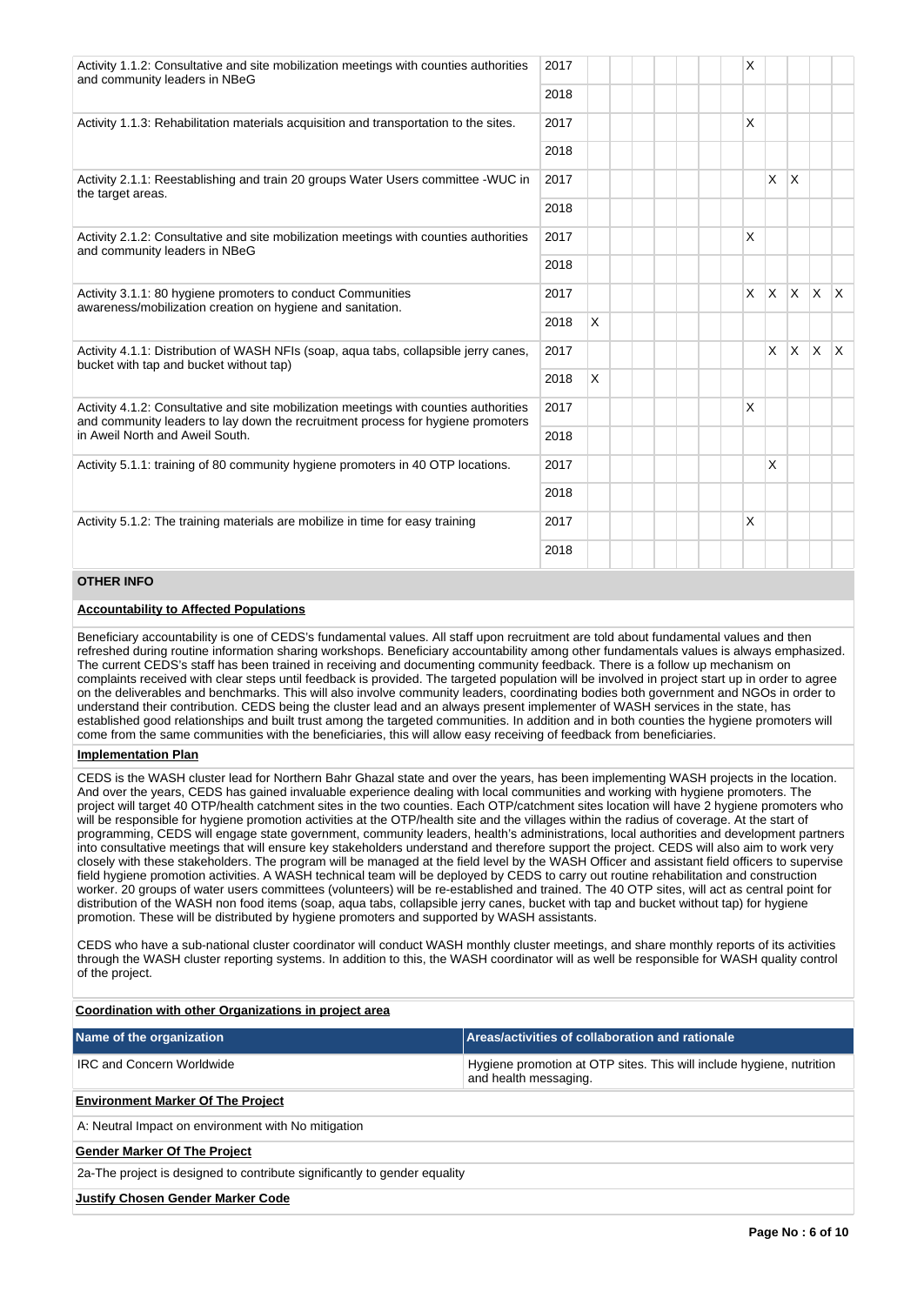Centre for Emergency and Development Support promotes gender equality in its programming. Gender is one of the organization's quality standards. CEDS's needs assessments and reporting requirements are broken down to sex. The program's consultative meetings carried out at field site locations constitute of leaders, and communities members who include both men and women. Men and women therefore together support programming and contribute to shaping up of the project's proceedings. During recruitment, women are encouraged to apply and in just recently concluded recruitments, equal numbers of hygiene promoters per nutrition catchment location were recruited. Hygiene and sanitation promotional messaging is always attended by mainly women who are usually caretakers of children. Men however are always highly encouraged at all times to attend. During reporting, these numbers are broken down to sex.

### **Protection Mainstreaming**

CEDS deals with selection of beneficiaries in a very transparent manner. This is done purely on basis of needs targeting the most vulnerable, regardless of tribe, ethnicity, gender or political or religious beliefs. Needs based selection on pre-defined vulnerability criteria, is in accordance with international humanitarian standards. Staff will ensure that WASH services privacy considerations developed with the protection/GBV Cluster in the state. Female hygiene promoters will ensure that the disabled and people with HIV/AIDs who the female beneficiaries can access WASH services equally. The project will ensure that health messaging is wide spread so as to reach as many people as possible. For beneficiary accountability purposes each feeding centre will have complaints register to capture all complaints raised by community members. Feedback to complaints will be provided as they come by WASH assistants, nutrition officers, Monitoring and evaluation officer, WASH coordinator and or the director.

#### **Country Specific Information**

#### **Safety and Security**

South Sudan has endured difficult times since 15th December 2013 when fighting broke out in Juba. This has continued and spread all over the country leading to deaths and displacements of big numbers of people. However, Northern Bahr Ghazal has remained free from this kind of conflict. Northern Bahr Gazal has however remained prone to boarder conflict with Sudan usually leading to displacement of people. Despite this trouble, this has not led to closure of programming for any partners as there has not been anything significant to cause this. CEDS will use its indigenous status to monitor and analyse security situations and apply appropriate actions to ensure that damage is avoided or minimized or seek advice from government bodies to ensure security awareness.

### **Access**

Access to field locations is always a challenge in Northern Bahr Ghazal due to poor roads. CEDS will rely heavily on the dry season for movement of supplies for distribution. However, NBeG has not encountered any road insecurity incidents, the state rural locations roads remains secure. CEDS will continue to seek guidance from the UN security/International NGO system while conducting the operations and some rural locations if found with limited access there will be scheduled to use an alternative means of transport in order to implement activities efficient and effectively.

# **BUDGET**

| Code | <b>Budget Line Description</b>                                                                                                                                                                                                                                                                                                                                                                                                                                                                                                                                                                                                                                                                                                                                                                                                                                                                                                                                                                                                                                                      |   | D / S Quantity Unit | cost                   | <b>Duration</b><br>Recurran charged<br>ce | $\frac{9}{6}$<br>to CHF | <b>Total Cost</b> |
|------|-------------------------------------------------------------------------------------------------------------------------------------------------------------------------------------------------------------------------------------------------------------------------------------------------------------------------------------------------------------------------------------------------------------------------------------------------------------------------------------------------------------------------------------------------------------------------------------------------------------------------------------------------------------------------------------------------------------------------------------------------------------------------------------------------------------------------------------------------------------------------------------------------------------------------------------------------------------------------------------------------------------------------------------------------------------------------------------|---|---------------------|------------------------|-------------------------------------------|-------------------------|-------------------|
|      | 1. Staff and Other Personnel Costs                                                                                                                                                                                                                                                                                                                                                                                                                                                                                                                                                                                                                                                                                                                                                                                                                                                                                                                                                                                                                                                  |   |                     |                        |                                           |                         |                   |
| 1.1  | <b>WASH Project Officer</b>                                                                                                                                                                                                                                                                                                                                                                                                                                                                                                                                                                                                                                                                                                                                                                                                                                                                                                                                                                                                                                                         | D |                     | $1 \mid 1,200$<br>.00. | 6                                         | 100.00                  | 7,200.00          |
|      | Advising the WASH team in water, sanitation and hygiene promotion programming, in broad coordination with other sectors<br>•Ensuring quality and integrity of implementation, including adherence to technical guidelines, administrative systems, and<br>established deadlines<br>•Identifying and addressing staff capacity building opportunities<br>•Evaluating the relevance and appropriateness of current and future programming in relation to water, sanitation and hygiene<br>promotion in the local context<br>•Advising on mainstreaming gender, protection, and DRR in project and program activities<br>•Assisting in the preparation of the WASH proposals<br>•Conducting inquiries to evaluate the costs for a 1-year WASH project<br>•Preparing the activity plan and monitoring and evaluation system for the proposal<br>•Analyzing the baseline study data to determine the underlining needs of the beneficiaries                                                                                                                                              |   |                     |                        |                                           |                         |                   |
| 1.2  | <b>WASH Assistants</b>                                                                                                                                                                                                                                                                                                                                                                                                                                                                                                                                                                                                                                                                                                                                                                                                                                                                                                                                                                                                                                                              | D |                     | 2   800.0<br>0         | 6                                         | 100.00                  | 9,600.00          |
|      | Selection and training of the hygiene promoters (VCM).<br>•Collection of bio data for both VCMs and beneficiaries in communities.<br>.Input beneficiaries' data into spread sheet in preparation for distribution of NFI kits in communities.<br>•Train and monitor VCMs on how to conduct hygiene promotion sessions and fill their log sheets properly document topics<br>discussed, advice provided, document issues of concern for IMC follow up action, number of attendees to sessions, etc<br>•Collection of VCM log sheet on monthly basis and certifying work done by VCMs.<br>•Identification of the most appropriate messages regarding the target population.<br>•Organise training sessions and participate in facilitation in IDP camps and host communities.<br>•Evaluate the necessary material needed for a campaign/activity.<br>•Mobilise the community on change of behaviour regarding hygiene practices.<br>•Participate in hygiene campaigns, doing shows in schools and at community level and IDP camps in close coordination with<br>community volunteers |   |                     |                        |                                           |                         |                   |
| 1.3  | <b>Drivers</b>                                                                                                                                                                                                                                                                                                                                                                                                                                                                                                                                                                                                                                                                                                                                                                                                                                                                                                                                                                                                                                                                      | D | $\overline{2}$      | 400.0<br>0             | 6                                         | 70.00                   | 3,360.00          |
|      | To facilitate the movement of projects staff on timely execution of projects activities.<br>check the mechanical conditions of the vehicles and report to the logistics department to repairs and maintenance                                                                                                                                                                                                                                                                                                                                                                                                                                                                                                                                                                                                                                                                                                                                                                                                                                                                       |   |                     |                        |                                           |                         |                   |
| 1.4  | Finance Manager                                                                                                                                                                                                                                                                                                                                                                                                                                                                                                                                                                                                                                                                                                                                                                                                                                                                                                                                                                                                                                                                     | S |                     | $1 \mid 1,500$<br>.00  | 6                                         | 40.00                   | 3,600.00          |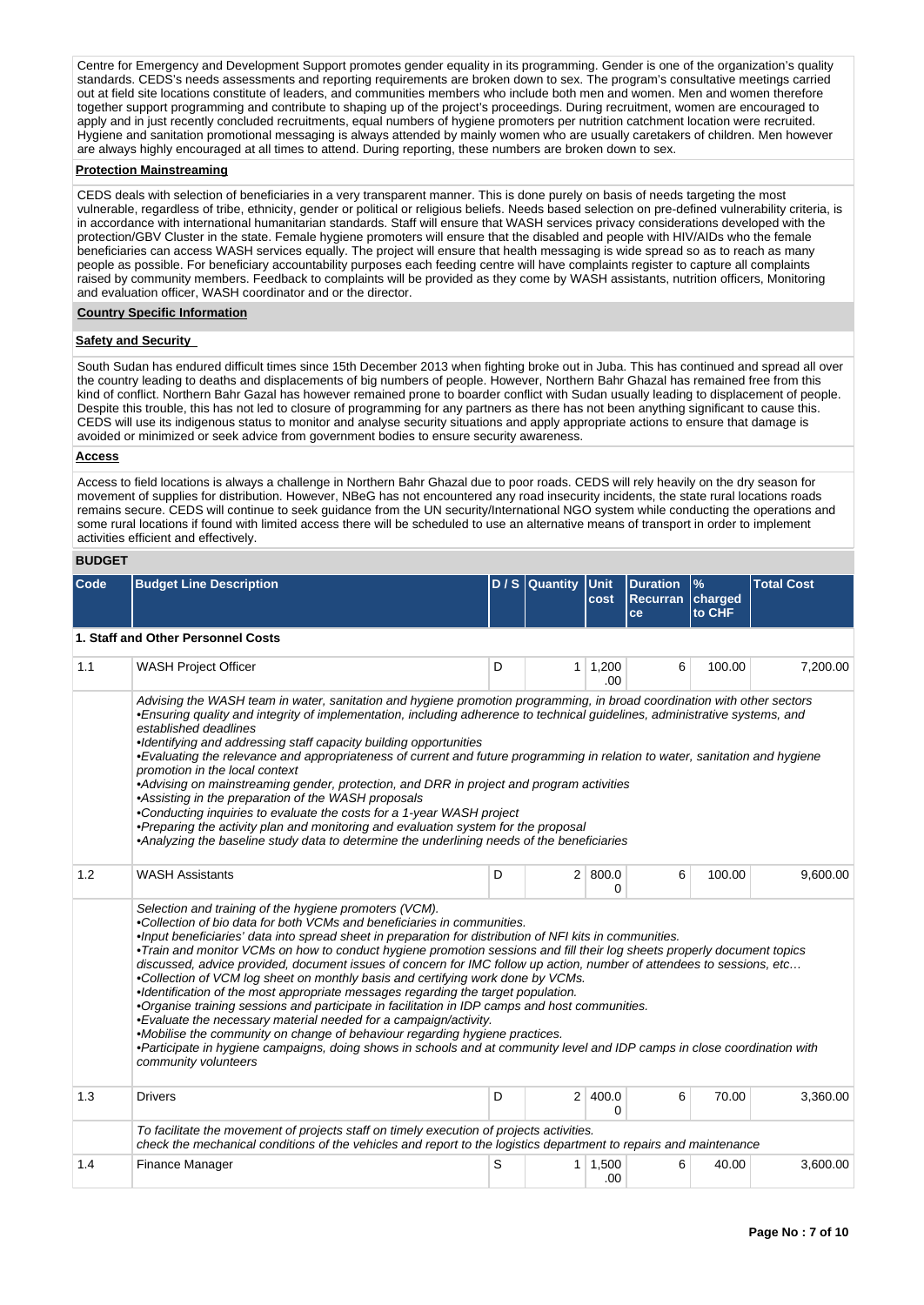|              | Timely reporting of project financial activities.<br>provide budgetary monitoring of the project based on budgeted and actuals                                                                                                                                                                                                      |           |                 |                        |   |        |           |
|--------------|-------------------------------------------------------------------------------------------------------------------------------------------------------------------------------------------------------------------------------------------------------------------------------------------------------------------------------------|-----------|-----------------|------------------------|---|--------|-----------|
| 1.5          | Accountant                                                                                                                                                                                                                                                                                                                          | S         |                 | $1 \mid 1,200$<br>.00  | 6 | 40.00  | 2,880.00  |
|              | -Accountable of his/her area accountancy follow up.<br>-Follow up of financial and accountancy procedure of CEDS and CHF<br>-Accountable of efficient flow of financial and accountancy information.<br>-Cash book and payments follow up.<br>-Monthly Cash book report and financial vouchers transfer to CEDS Finance Controller. |           |                 |                        |   |        |           |
|              | <b>Section Total</b>                                                                                                                                                                                                                                                                                                                |           |                 |                        |   |        | 26,640.00 |
|              | 2. Supplies, Commodities, Materials                                                                                                                                                                                                                                                                                                 |           |                 |                        |   |        |           |
| <b>NA</b>    | <b>NA</b>                                                                                                                                                                                                                                                                                                                           | <b>NA</b> | 0               | 0.00                   | 0 | 0      | 0.00      |
|              | ΝA                                                                                                                                                                                                                                                                                                                                  |           |                 |                        |   |        |           |
|              | <b>Section Total</b>                                                                                                                                                                                                                                                                                                                |           |                 |                        |   |        | 0.00      |
| 3. Equipment |                                                                                                                                                                                                                                                                                                                                     |           |                 |                        |   |        |           |
| <b>NA</b>    | NA                                                                                                                                                                                                                                                                                                                                  | <b>NA</b> | 0               | 0.00                   | 0 | 0      | 0.00      |
|              | ΝA                                                                                                                                                                                                                                                                                                                                  |           |                 |                        |   |        |           |
|              | <b>Section Total</b>                                                                                                                                                                                                                                                                                                                |           |                 |                        |   |        | 0.00      |
|              | 4. Contractual Services                                                                                                                                                                                                                                                                                                             |           |                 |                        |   |        |           |
| 4.1          | Awareness creation on Hygiene and Sanitation                                                                                                                                                                                                                                                                                        | D         |                 | 10 100.0<br>0          | 6 | 100.00 | 6,000.00  |
|              | Awareness or community Mobilization is one of the tool CEDS will use to mobilize communities<br>The Hygiene promoters will continue to do health awareness in all the 40 OTP sites. We anticipate that 10 times awareness x<br>\$100 x 6months.                                                                                     |           |                 |                        |   |        |           |
| 4.2          | Distribute WASH Supplies to the target communities i.e<br>(diginity kits to pubescent girls, buckets, jerricans, Soap and<br>PUR)                                                                                                                                                                                                   | D         |                 | 10 100.0<br>0          | 6 | 100.00 | 6,000.00  |
|              | Distribute of WASH package (soap, agua tabs, collapsible jerricans, buckets with tap and bucket without tap.                                                                                                                                                                                                                        |           |                 |                        |   |        |           |
| 4.3          | This cost caters for transportation to OTP sites, loading and offloading storage and distribution. 10times x \$100 x 6months<br>Continue with WASH cluster coordination (WASH cluster M&E<br>of WASH activities                                                                                                                     | D         | $\mathbf{1}$    | 400.0<br>0             | 6 | 100.00 | 2,400.00  |
|              | The sub national cluster can be able to carry out monitoring and evaluation programs on time.                                                                                                                                                                                                                                       |           |                 |                        |   |        |           |
|              | \$400 x 6 months. Monthly cost of \$400 for cluster coordination caters for Refreshments, transport and stationery                                                                                                                                                                                                                  |           |                 |                        |   |        |           |
| 4.4          | Selection and training of 80 hyeiene promoters                                                                                                                                                                                                                                                                                      | D         |                 | 80 50.00               | 1 | 100.00 | 4,000.00  |
|              | conduct training of 80 hygiene promoters in 40 OPT centres aimed at creating awareness on accountability 40 participants x \$50<br>x 2 training. materials, lunch and breakfast                                                                                                                                                     |           |                 |                        |   |        |           |
| 4.5          | Incentives for 80 hygiene promoters                                                                                                                                                                                                                                                                                                 | D         |                 | 80 80.00               | 6 | 100.00 | 38,400.00 |
|              | Incentives to 80 hygiene promoters monthly rate of \$80 x 80 hygiene promoters $x$ 6 months                                                                                                                                                                                                                                         |           |                 |                        |   |        |           |
| 4.6          | Rehabilitate and equip 20 critical broken bore holes in Aweil<br>North and Aweil South                                                                                                                                                                                                                                              | D         |                 | $20 \mid 1,250$<br>.00 | 1 | 100.00 | 25,000.00 |
|              | Rehabilitation of critical broken bore holes in the target locations                                                                                                                                                                                                                                                                |           |                 |                        |   |        |           |
| 4.7          | Re establishing and train 100 groups Water Users Committee-<br>WUC in the target areas                                                                                                                                                                                                                                              | D         | 10 <sup>1</sup> | 500.0<br>0             | 1 | 100.00 | 5,000.00  |
|              | water management committee will be trained in refresher training to reactivate system<br>There will be 100 members of water users committee-made up of 10 groups in each of the counties, Aweil North and Aweil South.<br>10 groups x 10 members x \$50                                                                             |           |                 |                        |   |        |           |
|              | This cost will cater for training materials, transport refunds, meals and drinking water.                                                                                                                                                                                                                                           |           |                 |                        |   |        |           |
| 4.8          | Consultative and site mobilization meetings with counties<br>authorities and community leaders in Aweil North and Aweil<br>South of NBeG                                                                                                                                                                                            | D         |                 | $2 \mid 1,500$<br>.00  | 1 | 100.00 | 3,000.00  |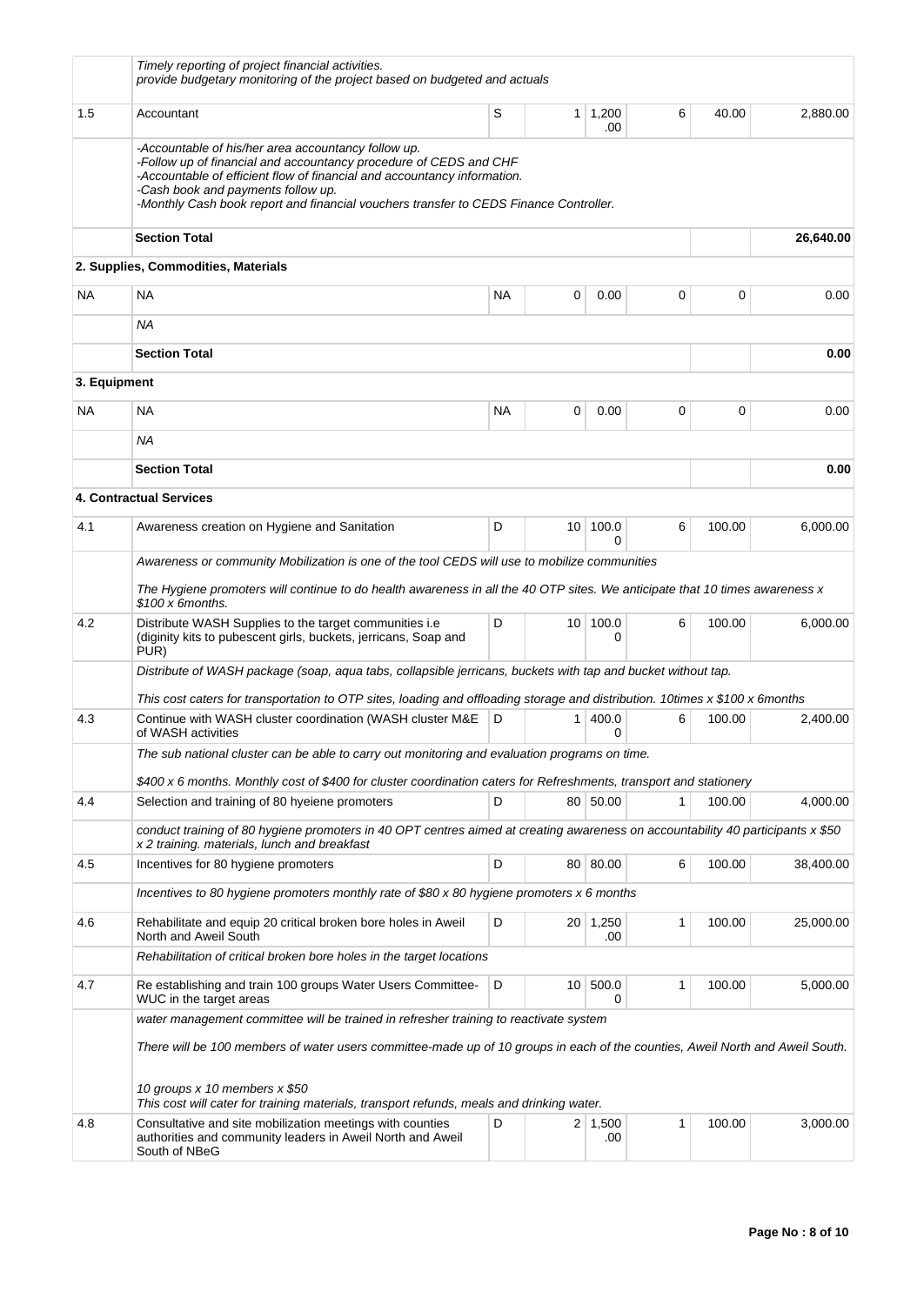|           | Meetings with counties authorities and community leaders to open the way for project implementation.                                                                                               |             |   |                       |   |        |           |  |  |  |
|-----------|----------------------------------------------------------------------------------------------------------------------------------------------------------------------------------------------------|-------------|---|-----------------------|---|--------|-----------|--|--|--|
|           | The consultative and mobilization meetings are done at three levels<br>County level with Government officials, payam level and Boma level by CEDS Staffs.                                          |             |   |                       |   |        |           |  |  |  |
|           | Two counties Aweil North and Aweil South will therefore require 6 meetings in different locations.                                                                                                 |             |   |                       |   |        |           |  |  |  |
|           | \$500 x 3 locations per county x 2 counties.                                                                                                                                                       |             |   |                       |   |        |           |  |  |  |
|           | This caters for meals and drinks, transport refunds and stationery to invited participants                                                                                                         |             |   |                       |   |        |           |  |  |  |
|           | <b>Section Total</b>                                                                                                                                                                               |             |   |                       |   |        | 89,800.00 |  |  |  |
| 5. Travel |                                                                                                                                                                                                    |             |   |                       |   |        |           |  |  |  |
| 5.1       | Flight bookings for travels to Juba                                                                                                                                                                | D           | 6 | 300.0<br>$\Omega$     | 2 | 100.00 | 3,600.00  |  |  |  |
|           | Executive Director and Program Manager travels to Juba and back to Aweil during application processes, contracting and<br>implementation                                                           |             |   |                       |   |        |           |  |  |  |
| 5.2       | Cost of DSA for project staffs                                                                                                                                                                     | D           |   | 5 70.00               | 2 | 100.00 | 700.00    |  |  |  |
|           | During monitoring visits and implementation                                                                                                                                                        |             |   |                       |   |        |           |  |  |  |
|           | <b>Section Total</b>                                                                                                                                                                               |             |   |                       |   |        | 4,300.00  |  |  |  |
|           | 6. Transfers and Grants to Counterparts                                                                                                                                                            |             |   |                       |   |        |           |  |  |  |
| <b>NA</b> | <b>NA</b>                                                                                                                                                                                          | <b>NA</b>   | 0 | 0.00                  | 0 | 0      | 0.00      |  |  |  |
|           | <b>NA</b>                                                                                                                                                                                          |             |   |                       |   |        |           |  |  |  |
|           | <b>Section Total</b>                                                                                                                                                                               |             |   |                       |   |        | 0.00      |  |  |  |
|           | 7. General Operating and Other Direct Costs                                                                                                                                                        |             |   |                       |   |        |           |  |  |  |
| 7.1       | Office rent                                                                                                                                                                                        | S           | 1 | 800.0<br>$\Omega$     | 6 | 50.00  | 2,400.00  |  |  |  |
|           | proportional costs in CEDS based on the number of staffs dedicated to the project as a percentage of total staff in office. This is<br>small contribution to CEDS Aweil Office rent.               |             |   |                       |   |        |           |  |  |  |
| 7.2       | Office stationery                                                                                                                                                                                  | S           | 1 | 300.0<br>$\Omega$     | 6 | 50.00  | 900.00    |  |  |  |
|           | proportional costs to support office printing, photo copying and training materials, cartridges, toner                                                                                             |             |   |                       |   |        |           |  |  |  |
| 7.3       | Internet services                                                                                                                                                                                  | S           | 1 | 700.0<br>0            | 6 | 100.00 | 4.200.00  |  |  |  |
|           | costs shared between number of staffs and projects that share internet at the office during implementation                                                                                         |             |   |                       |   |        |           |  |  |  |
| 7.4       | Vehicle maintenance                                                                                                                                                                                | S           |   | $2 \mid 1,100$<br>.00 | 6 | 30.00  | 3,960.00  |  |  |  |
|           | vehicle costs shared with other projects to support this project. monthly service and maintenance of the vehicles shared among<br>various projects to facilitate staff travels during implementing |             |   |                       |   |        |           |  |  |  |
| 7.5       | Fuel                                                                                                                                                                                               | $\mathsf S$ |   | 2   600.0<br>0        | 6 | 35.00  | 2,520.00  |  |  |  |
|           | Vehicle fuels to facilitate staff travels to the field locations during implementation, supervision and monitoring                                                                                 |             |   |                       |   |        |           |  |  |  |
| 7.6       | Bank charges                                                                                                                                                                                       | S           | 1 | 70.00                 | 6 | 100.00 | 420.00    |  |  |  |